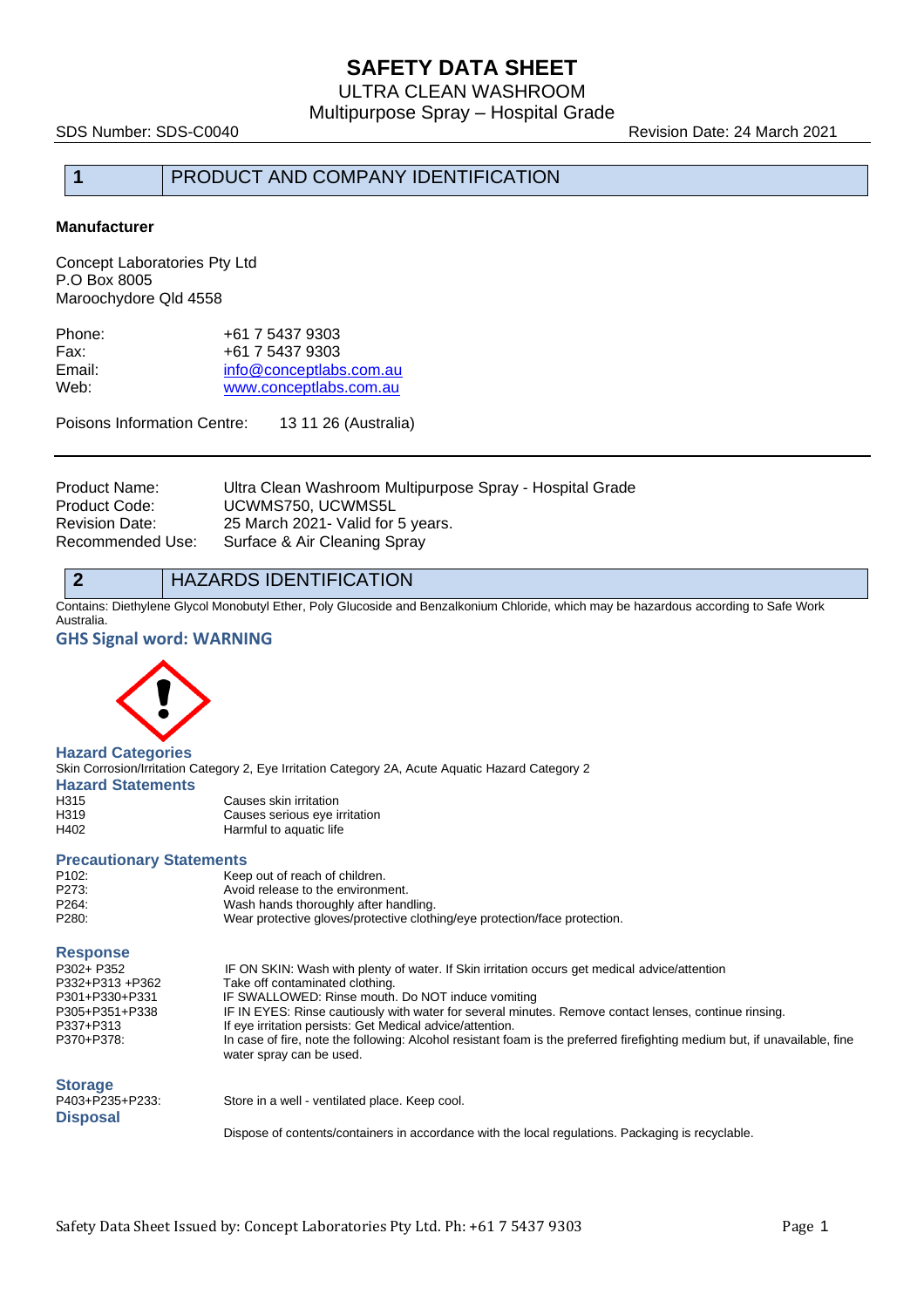ULTRA CLEAN WASHROOM

Multipurpose Spray – Hospital Grade

SDS Number: SDS-C0040 Revision Date: 24 March 2021

### **3** COMPOSITION/INFORMATION ON INGREDIENTS

| Ingredients:                      | CAS#       | CONC %    |
|-----------------------------------|------------|-----------|
| Diethylene Glycol Monobutyl Ether | 112-34-5   | $1 - 10%$ |
| Poly Glucoside                    | 68515-73-1 | $1 - 10%$ |
| Ethanol (Alcohol denatured)       | 64-17-5    | $1 - 10%$ |
| Tetrasodium glutamate diacetate   | 51981-21-6 | $< 1\%$   |
| Benzalkonium Chloride             | 8001-54-5  | $< 1\%$   |
| Excipients:                       |            | To 100%   |

### **4** FIRST AID MEASURES

| Inhalation:             | Not normally required, if so, remove the affected victim from exposure. Keep at rest. Seek<br>medical attention.                                             |
|-------------------------|--------------------------------------------------------------------------------------------------------------------------------------------------------------|
| <b>Skin Contact:</b>    | Not normally required, if so, rinse skin or shower with water. Seek medical attention for skin irritations                                                   |
| Eye Contact:            | Immediately flush eyes with large amounts of water for at least 15 minutes, lifting<br>eyelids occasionally to facilitate irrigation. Seek medical attention |
| Ingestion:              | DO NOT induce vomiting. For advice, contact Poisons Information Centre: 13 11 26.                                                                            |
| <b>Additional info:</b> | Treat according to symptoms.                                                                                                                                 |

## **5** FIRE FIGHTING MEASURES

Shut off product that may 'fuel' a fire if safe to do so. Allow trained personnel to attend a fire in progress, providing firefighters with this Material Safety Data Sheet. Prevent extinguishing media from escaping to drains and waterways.

**Extinguishing Media:** Use extinguishing media suitable for surrounding environment. **Hazardous Decomposition Products:**

Toxic and/or irritating fumes may be emitted.

Wear self-contained breathing apparatus (SCBA) and complete protective clothing.

### **6** ACCIDENTAL RELEASE MEASURES **Emergency Procedure:** SAA/SNZHB7 Dangerous Goods initial emergency response guide 14. **Spills/Clean up:** This product is sold in small packages therefore the accidental release is not usually cause for concern. Remove any possible ignition sources. Personal protective equipment should be worn when cleaning up spills. Restrict access to area until completion of cleanup. Stop leak if safe to do so. Contain spill with absorbent material, such as; towelling, sand, Vermiculite or another inert material. Prevent spill entering sewers or waterways. Collect and Dispose of spilled material according to local regulations. Wash away any remnants with copious amounts of cold water.

### **7** HANDLING AND STORAGE

| <b>Handling Precautions:</b>  | Contact Complete Office Supplies Pty Ltd sales representative for advice when using this<br>Product for any other application other than outlined on the label or technical bulletin.<br>Any non-intended or non-authorized use of this product may result in personal injury or damage to equipment. Store<br>product in original container. |
|-------------------------------|-----------------------------------------------------------------------------------------------------------------------------------------------------------------------------------------------------------------------------------------------------------------------------------------------------------------------------------------------|
| <b>Handling &amp; Storage</b> | Store in cool, dry, well-ventilated area. Store below 30 °C<br>Do not expose containers to open flame, incompatible materials, excessive heat, or direct<br>Sunlight. Keep container tightly sealed.                                                                                                                                          |
| Incompatible materials:       | Handle with care.<br>Not Available                                                                                                                                                                                                                                                                                                            |

**8** EXPOSURE CONTROL/PERSONAL PROTECTION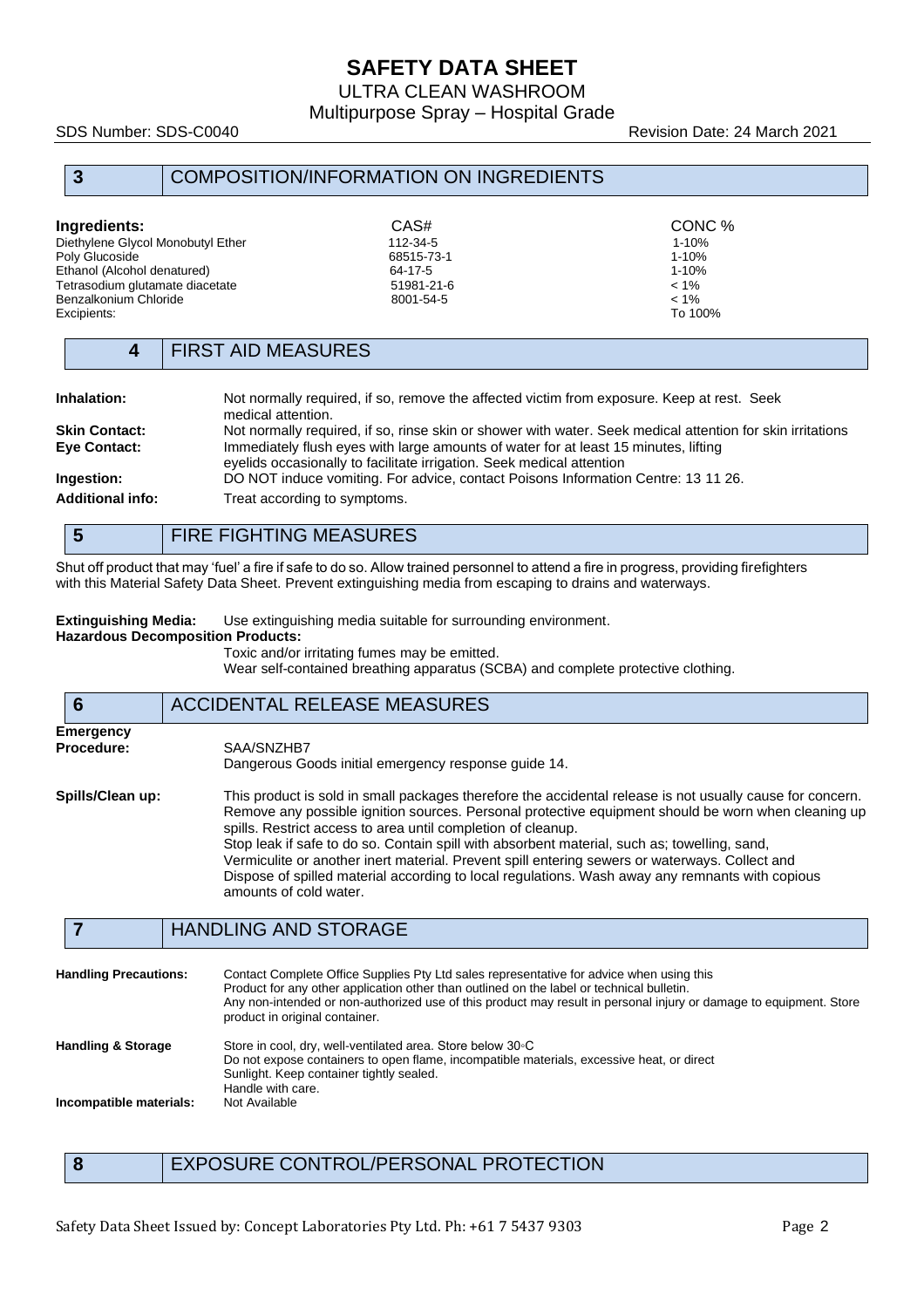ULTRA CLEAN WASHROOM

Multipurpose Spray – Hospital Grade

SDS Number: SDS-C0040 Revision Date: 24 March 2021

| <b>Engineering Controls:</b>             | Ventilation.<br>Use in a well-ventilated area.                                                                                                                                                                                                                                                                                                                  |
|------------------------------------------|-----------------------------------------------------------------------------------------------------------------------------------------------------------------------------------------------------------------------------------------------------------------------------------------------------------------------------------------------------------------|
| <b>Personal Protective</b><br>Equipment: | Eye/face protection- not required under normal circumstances.<br>Should a splash risk exist, safety glasses or chemical resistant goggles should<br>be worn to prevent eye contact.<br>Skin protection- not required under normal circumstances, if required use nitrile or neoprene gloves.<br>Respiratory protection- not required under normal circumstances |

## **9** PHYSICAL AND CHEMICAL PROPERTIES

**Physical State:** Liquid **Colour:** Colourless / Slightly Yellow **Appearance:** Liquid Liquid **Boiling Point** (◦C): Approx 100 **Water Solubility:** Soluble **Boiling Point** (◦C): Approx 100 **Water Solubility:** Soluble **Spec. Gravity** (Water=1): **pH: Phenomic Spec. Gravity** (Water=1): **1-1.05 1-1.05 1-1.05 1-1.05 1-1.05 1-1.05 1-1.05 1-1.05 1-1.05 1-1.05 1-1.05 1-1.05 1-1.05 1-1.05 Not Available** 

## **10** STABILITY AND REACTIVITY

| <b>Chemical Stability:</b>      | Product is stable under normal ambient conditions.                                                        |
|---------------------------------|-----------------------------------------------------------------------------------------------------------|
|                                 | <b>Conditions to Avoid:</b> Avoid heat, sparks, high temperatures (store below 30°C) and direct sunlight. |
|                                 | Protect against physical damage.                                                                          |
| <b>Material to Avoid:</b>       | None known.                                                                                               |
| <b>Hazardous Decomposition:</b> |                                                                                                           |
|                                 | Burning can produce carbon dioxide and possible toxic chemicals such as carbon monoxide.                  |
|                                 |                                                                                                           |

**Hazardous Reactions:** Oxidizing agents, mineral acids, halogenated organic compounds

| 11                                                                                                                                                                                                                                 | <b>TOXICOLOGICAL INFORMATION</b>                                                                                                          |  |  |
|------------------------------------------------------------------------------------------------------------------------------------------------------------------------------------------------------------------------------------|-------------------------------------------------------------------------------------------------------------------------------------------|--|--|
| <b>HEALTH EFFECTS</b>                                                                                                                                                                                                              |                                                                                                                                           |  |  |
| Inhaled:                                                                                                                                                                                                                           | Inhalation of vapours is an unlikely cause of exposure. Product is unlikely to cause any irritation.                                      |  |  |
| Ingestion:                                                                                                                                                                                                                         | Accidental ingestion of the material may cause slight discomfort. Symptoms may include abdominal pain, nausea,<br>vomiting and diarrhoea. |  |  |
| <b>Skin</b><br>No evidence to suggest that this product is harmful to the skin when used as directed. Mild irritation may occur during<br>and immediately after use. Repeated exposure can cause dry or cracking skin.<br>contact: |                                                                                                                                           |  |  |
| Eye                                                                                                                                                                                                                                | There is some evidence that material may produce eye irritation in some persons.                                                          |  |  |

**TOXICITY DATA** Calculated toxicity of product undiluted based on ingredient data:

Benzalkonium Chloride

Dermal (rabbit) LD50: 1560 mg/kg, Eye (human): 0.05 mg, Oral (rat) LD50: 240 mg/kg [2] Eye (rabbit): 1mg/24h and Skin (human): 0.15 mg/72h mild

| 12               | <b>ECOLOGICAL INFORMATION</b>                                                                                                                                                                                                                                                                 |
|------------------|-----------------------------------------------------------------------------------------------------------------------------------------------------------------------------------------------------------------------------------------------------------------------------------------------|
| Eco Toxicity:    | Low, avoid contaminating waterways<br>Individual components are biodegradable.<br>Product is miscible in all proportions with water. As with any chemical product, do not discharge bulk quantities into<br>drains, waterways, sewer or environment. Inform local authorities if this occurs. |
| 13               | DISPOSAL CONSIDERATIONS                                                                                                                                                                                                                                                                       |
| Disposal Method: | <b>P501:</b> Refer to State/Territory Land Waste Management Authority.<br>Dispose of the product after use into sewer, do not dispose into stormwater or waterways.                                                                                                                           |

Dispose of empty packaging in the garbage. Packaging is recyclable.